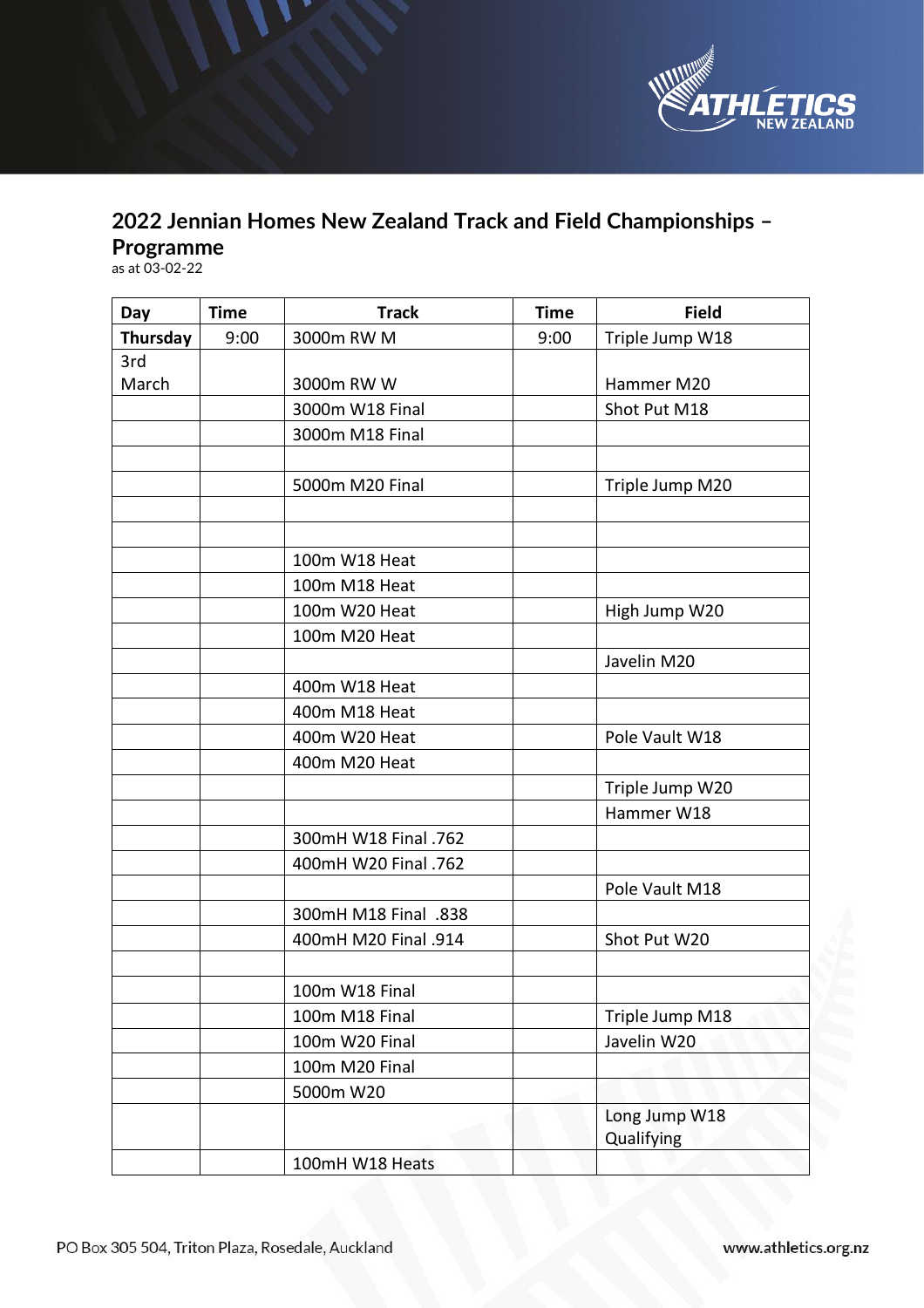

| 100mH W20 Heats          | Discus W18    |
|--------------------------|---------------|
|                          |               |
| 110mH M18 Heats          |               |
| 110mH M20 Heats          | Javelin M18   |
|                          |               |
|                          | High Jump M20 |
| 800m W18 Final           |               |
| 800m W20 Final           |               |
|                          |               |
| 800m M18 Final           |               |
| 800m M20 Final           |               |
|                          |               |
| 4 x 100m Relay W18 Final |               |
| 4 x 100m Relay M18 Final |               |
| 4 x 100m Relay W20 Final |               |
| 4 x 100m Relay M20 Final |               |

| Day    | <b>Time</b> | <b>Track</b>         | <b>Time</b> | <b>Field</b>   |
|--------|-------------|----------------------|-------------|----------------|
| Friday | 9:00        | 100mH W18 Final      | 9:00        |                |
| 4th    |             |                      |             |                |
| March  |             | 100mH W20 Final      |             | Javelin W18    |
|        |             |                      |             | Long Jump W 20 |
|        |             | 110mH M18 Final      |             |                |
|        |             | 110mH M20 Final      |             | High Jump M18  |
|        |             |                      |             |                |
|        |             | 400m W18 Final       |             | Hammer M18     |
|        |             | 400m M18 Final       |             |                |
|        |             | 400m W20 Final       |             | Long Jump W18  |
|        |             | 400m M20 Final       |             |                |
|        |             | 1500m W18 Final      |             | Discus W20     |
|        |             | 1500m M18 Final      |             |                |
|        |             | 1500m W20 Final      |             | Pole Vault M20 |
|        |             | 1500m M20 Final      |             |                |
|        |             |                      |             |                |
|        |             |                      |             | Discus M 18    |
|        |             | 200m W18 Heats       |             |                |
|        |             | 200m M18 Heats<br>-6 |             |                |
|        |             | 200m W20 Heats       |             | High Jump W18  |
|        |             | 200m M20 Heats       |             |                |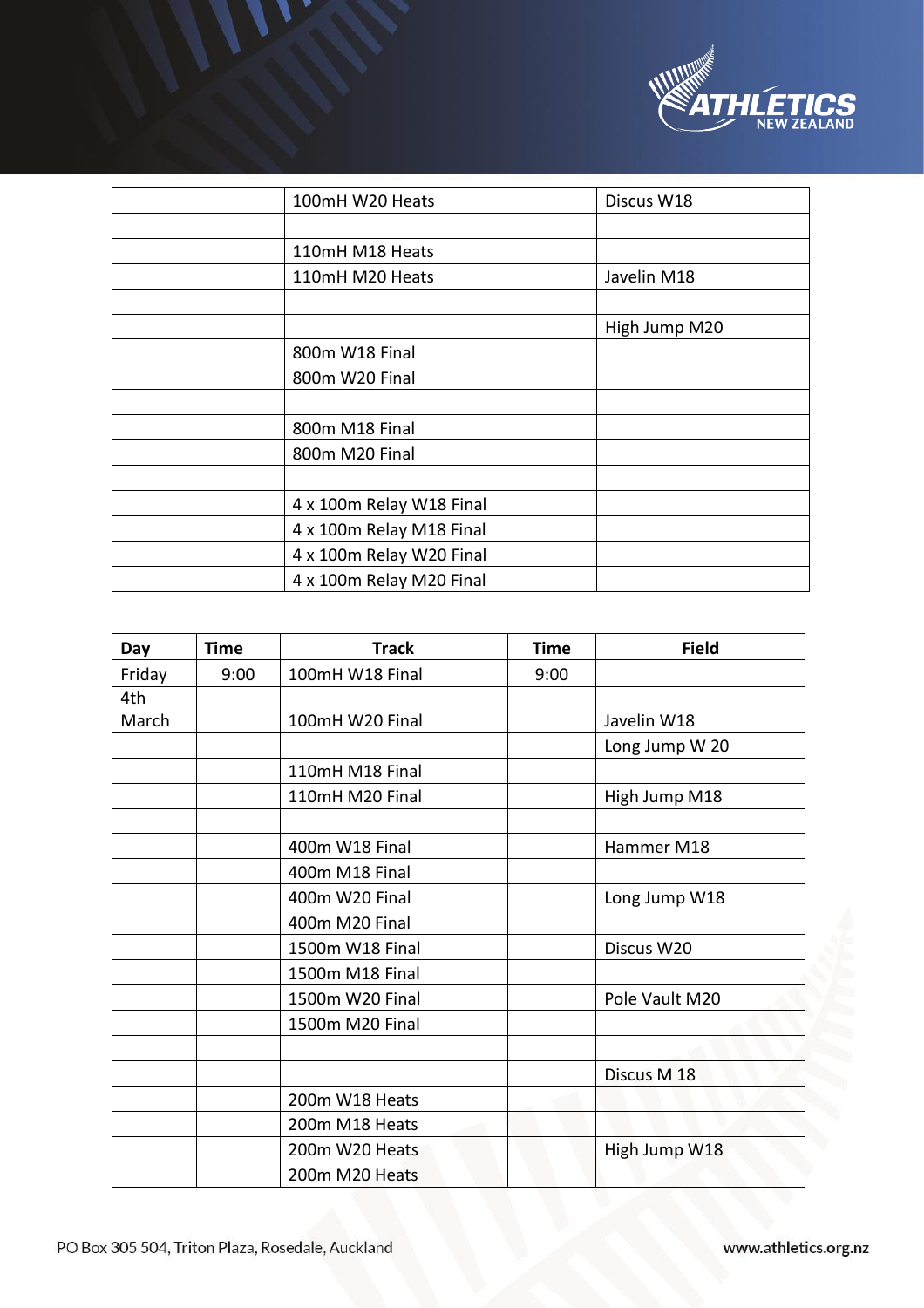

|                          | Hammer W20     |
|--------------------------|----------------|
|                          |                |
| 2,000m Steeple M18       |                |
|                          | Long Jump M20  |
| 200m W20 Final           |                |
| 200m M20 Final           | Pole Vault W20 |
|                          | Shot Put M20   |
| 3,000m Steeple W20       |                |
|                          | Long Jump M18  |
| 200m W18 Final           |                |
| 200m M18 Final           |                |
|                          |                |
| 3,000m Steeple M20       | Shot Put W18   |
| 2,000m Steeple W18       |                |
|                          | Discus M20     |
| 4 x 400m Relay W18 Final |                |
| 4 x 400m Relay M18 Final |                |
| 4 x 400m Relay W20 Final |                |
| 4 x 400m Relay M20 Final |                |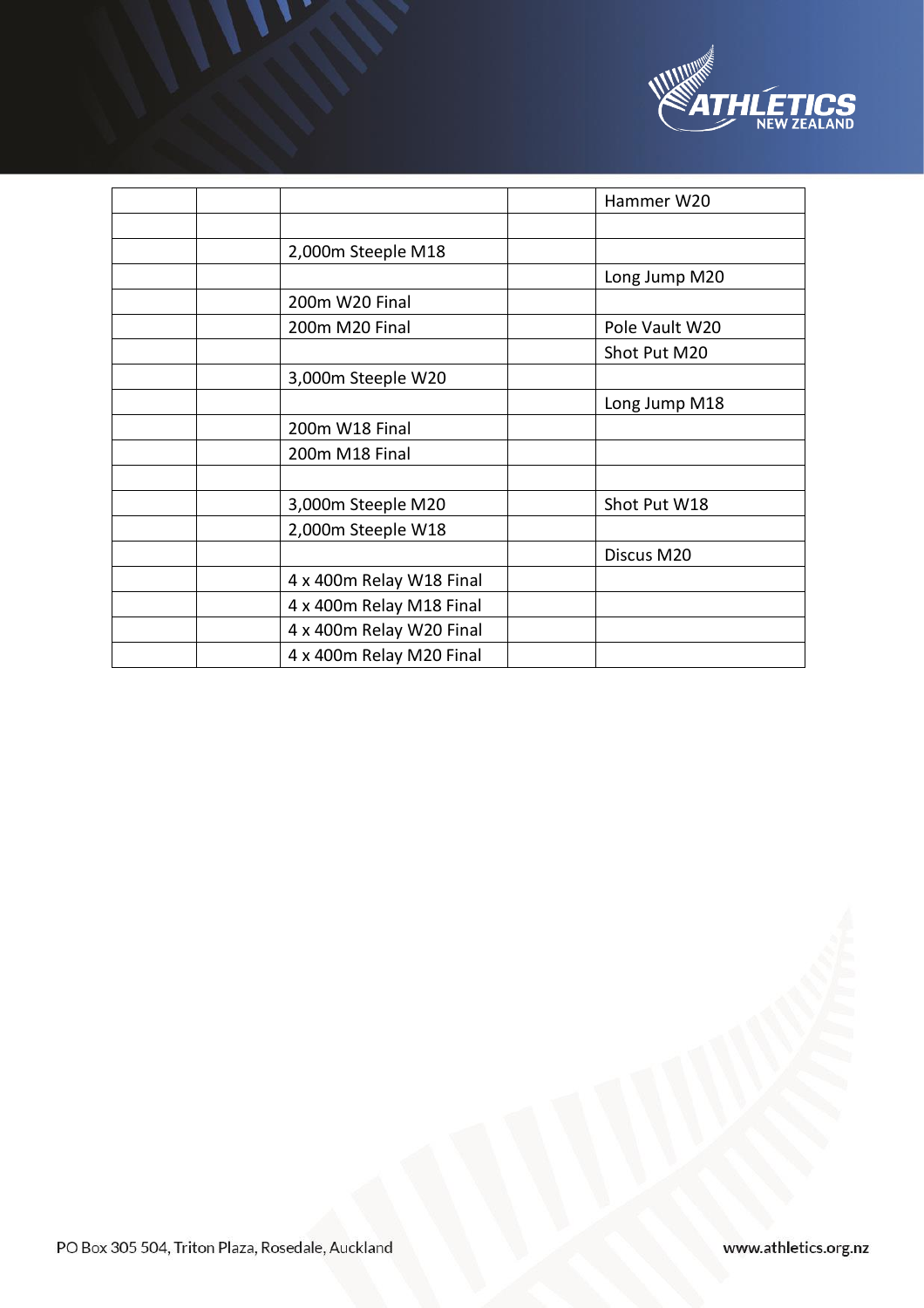

| Day      | <b>Time</b> | <b>Track</b>              | <b>Time</b> | <b>Field</b>         |
|----------|-------------|---------------------------|-------------|----------------------|
| Saturday | 8:00        | 10,000 /5,000m RW M       | 9:00        | Triple Jump SM       |
| 5th      |             |                           |             |                      |
| March    |             | 10,000 /5,000m RW W       |             |                      |
|          |             |                           |             | High Jump Para W     |
|          |             | 100m Decathlon            |             | High Jump SW         |
|          |             | 100m SW Heat              |             |                      |
|          |             | 100m SM Heat              |             | Long Jump Decathlon  |
|          |             |                           |             |                      |
|          |             | 100Hur Heptathlon         |             | Hammer SM            |
|          |             |                           |             |                      |
|          |             | 800m Para W Final Incl Wc |             | Long Jump SW         |
|          |             | 800m Para M Final         |             | Long Jump W Para     |
|          |             |                           |             |                      |
|          |             | 800m SW Final             |             | High Jump Heptathlon |
|          |             | 800m SM Final             |             | Shot Put Decathlon   |
|          |             |                           |             |                      |
|          |             | 400mH SW Final .762       |             | Pole Vault SW        |
|          |             |                           |             |                      |
|          |             |                           |             | Shot Put Heptathlon  |
|          |             | 400mH SM Final .914       |             |                      |
|          |             |                           |             | Javelin SW           |
|          |             | 100m Para W Final         |             | Javelin M Para       |
|          |             | 100m Para M Final         |             | Javelin W Para       |
|          |             | 100m Para chair Final     |             |                      |
|          |             |                           |             | High Jump Decathlon  |
|          |             |                           |             |                      |
|          |             | 100m SW Final             |             | High Jump SM         |
|          |             | 100m SM Final             |             | Para High Jump M     |
|          |             | 200m Heptathlon           |             |                      |
|          |             |                           |             |                      |
|          |             | 400m SW Final             |             |                      |
|          |             | 400m SM Final             |             | Shot Put SM          |
|          |             |                           |             |                      |
|          |             | 400m Decathlon            |             | Hammer SW            |
|          |             |                           |             |                      |
|          |             |                           |             | Discus Para W seated |